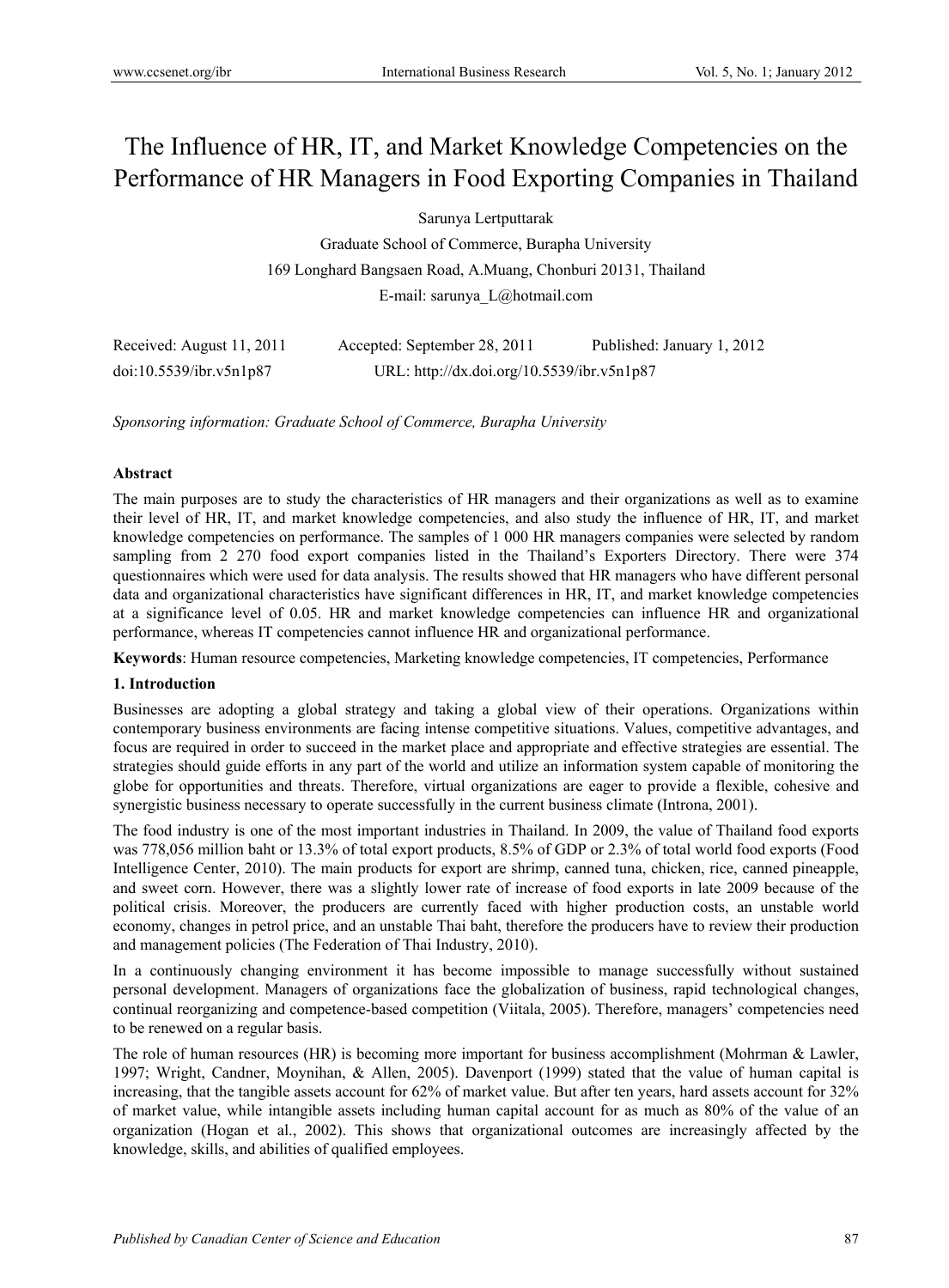Therefore to develop the competencies for the HR manager is also an essential task. The results of this study can develop and enhance the knowledge of HR managers so as to improve their skills in order to perform their work well and also the educational institutions can utilize the results of this study for conducting suitable courses to match the skills that HR managers require.

## **2. Review of Literature**

#### *2.1Resource-Based Theory on Human Resource Management*

In a complex society, human resource theorists have drawn heavily on resource-based logic to examine the impact of human resources and HR policies on firm performance (Barney & Wright, 1998 cited in Barney & Clark, 2007), especially on cost and quality in manufacturing (MacDuffie, 1995 cited in Barney & Clark, 2007). HR practices can influence the creation of significant firm specific human capital investment (Huselid & Becker, 1997 cited in Barney & Clark, 2007) and improve firm performance (Delaney and Huselid, 1996 cited in Barney & Clark, 2007).

Huselid (1995 cited in Barney & Clark, 2007) observed that investment in high performance work practices reflected in lower employee turnover and greater productivity and financial performance. HR involvement in strategy and perception of HR effectiveness links between strong employee commitment and generic strategies (Wright, McCormick & Sherman, 1998).

#### *2.2 HR Competencies*

HR competencies were the set of characteristics contributing to effective HR performance enabling an organization to achieve its business strategies in a competitive market. It is suggested that the competency level of the HR manager has an influence on whether he/ she can get into the executive board chamber (Truss & Gratton, 1994 cited in Selmer & Chiu, 2004).

Ulrich (1997) surveyed 3 000 HR professionals, consultants, line executives and academicians and found that line executives thought that computer literacy was the most critical HR competence, while academicians argued that a broad knowledge of and having a vision for HR were the most important issues whereas consultants believed that ability to change things was the most important.

From the literature review about HR competencies, this study follows Jian, Pual, Minston and Patrick (2006) because their research studied HR managers' competencies in an Asian country. They studied the relationship between HR competencies and HR effectiveness as perceived by line manager and employees within 39 surveyed Taiwanese high-tech firms. The HR competencies in their study were:

## 2.2.1 Knowledge of Business

company's business model, profit chain, organizational structure, the industry, company's short and long term strategies, the functional roles and responsibilities of other departments within this company, knowledge about company's external environment and overall company's business operation.

## 2.2.2 HR Functional Expertise

HR functional roles such as recruiting, promoting and placing appropriate people to fit the job description and requirement, career planning services for employees, develop and organize training, develop competitive compensation system, design a non-financial motivational system, develop performance evaluation system, and etc.

### 2.2.3 Managing Change

HR professionals can use up-to-date methods and technologies to accomplish company's goals, can adapt HR practices and services in response to change for internal and external conditions, can use information data as a source to influence colleagues, can take a proactive role in bringing about change, can establish relationships necessary for change, and whether HR department has strong skills to cope with various changes within the organization.

## *2.3 IT Competencies*

IT competencies in this study means degree of computer-based technical expertise, knowledge of new computer-based innovations, and the knowledge to develop and maintain computer-based communication links with customers (Tippins & Sohi, 2003).

## *2.4 Market Knowledge Competencies*

Li and Calantone (1998) classified market knowledge competencies into four activities: market scanning, market information transmission, market information interpretation, and market knowledge utilization.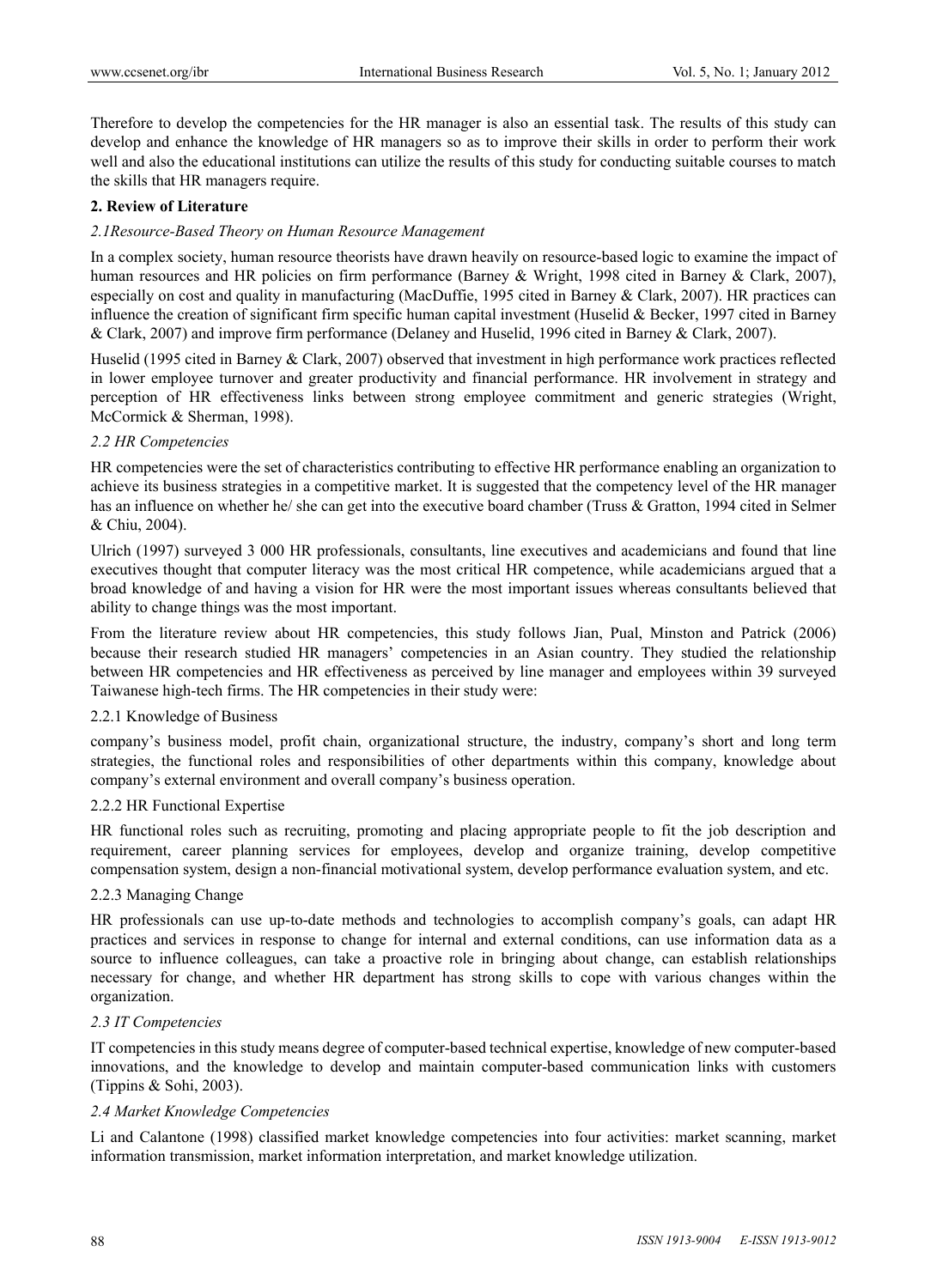Market Scanning is defined as an information acquiring and gathering activity that involves both formal and informal searches about the marketplace (Aguilar 1967, Miller and Friesen 1982; Starbuck 1976). The market scanning behavior may vary according to the breadth/narrowness and formal/informal acquisition of information about the marketplace (Aguilar 1967; Daft and Weick 1984) by examining customer needs and wants, competitors, retailers, distributors, suppliers, technology, demography, economy, and other environmental forces that may affect firm performance (Day, 1994; Kohli and Jaworski, 1990; Sinkula, 1994; Slater and Narver, 1995).

The role of market information transmission activity in creating competitive advantage has been emphasized by marketing scholars (Maltz and Kohli, 1996; Sinkula, Baker & Noordewier, 1997; Slater & Narver, 1995). Market information transmission is defined as the extent to which market information is diffused among relevant users within a given organization ranging from transmitted information changes across customers, competitors, retailers/ distributors, suppliers, and market trends (Beyer & Trice, 1982; Jaworski & Kohli, 1993; Moorman, 1995).

Market Information Interpretation is the distinctive feature of the interpretation activity which is the conversion of information into knowledge and the creation of shared understanding among managers (Weick and Roberts, 1993). Data represents individual facts and alone is meaningless. Data becomes information when the receiver decides whether the data is really information or just noise, based on relevancy to a work at hand and capacity to fulfill a goal.

Market Knowledge Utilization, which implies action-oriented use (Menon & Varadarajan, 1992), refers to the extent to which an organization directly applies market knowledge to influence marketing strategy-related actions (Moorman, 1995). Market knowledge can be utilized in decision-making, implementation, and evaluation of marketing decisions (Moorman, 1995).

# *2.5 HR Managers' Performance*

This study measures human resource competencies by selecting the measurement of Gomes, Yasin and Lisboa (2006) by comparing the increase/ decrease rate of each of the components because the HR manager can directly evaluate their work by themselves. Gomes, Yasin and Lisboa (2006) measured human resource performance by examining whether managers can perform (1) equal employee opportunity, (2) employee involvement, (3) employee training, (4) profit share or other incentive plans, (5) insurance plans (life, health and education), (6) employee turnover, (7) absentee rates, (8) safety record, and, (9) labor management relations.

## *2.6 Organizational Performance*

HR performance of this study will follow Huselid (1995) as his measurement covers both financial and non-financial measurement including: 1. The perceived organizational performance: quality of products, development of new products, ability to attract essential employees, ability to retain essential employees, satisfaction of customers, relations between management and other employees, relations among employees in general. 2. The perceived market performance: growth of sales, profitability, market share. 3. The perceived employee skills: staff selectivity, training effectiveness, employee motivation, structure of job and work, and internal labor market.

## *2.7 Conceptual Framework*

Insert Figure 1 Here

## **3. Methodology**

The questionnaires will be distributed to 1,000 respondents selected by simple random sampling from a total of 2 270 respondents who are HR managers in food export companies from Thailand's exporters directory (Department of Export Promotion, 2010). The data collection method is a questionnaire survey by mail and followed up by a telephone call. There were 398 returned questionnaires (response rate 39.80%) and 64 unreturned questionnaires (6.4%). There were 374 questionnaires that could be used for data analysis.

The questionnaires were divided into 5 sections: Section 1 contained the respondents' personal and organizational data. All the questions were in the form of a check list using both nominal and ordinal scales. Section 2 was about the current level of expertise in HR competencies that was developed from Jian, et al. (2006) in the form of a Likert scale 5 rating scale. Section 3 was about the current level of expertise in IT competencies that was developed from Tippins and Sohi (2003) in the form of a Likert scale 5 rating scale. Section 4 was about the current level of expertise in market knowledge competencies that was in the form of a Likert scale 5 rating scale. Section 5 contained two parts: 1) HR performance is measured by asking respondents to assess their business unit's performance by comparing performance between 2008 and 2009. The questionnaire was developed from Gomes, Yasin, & Lisboa (2006). 2) Organizational performance: the questionnaire was developed from Huselid (1995). Relative performance on each dimension was measured by asking respondents to assess their organizational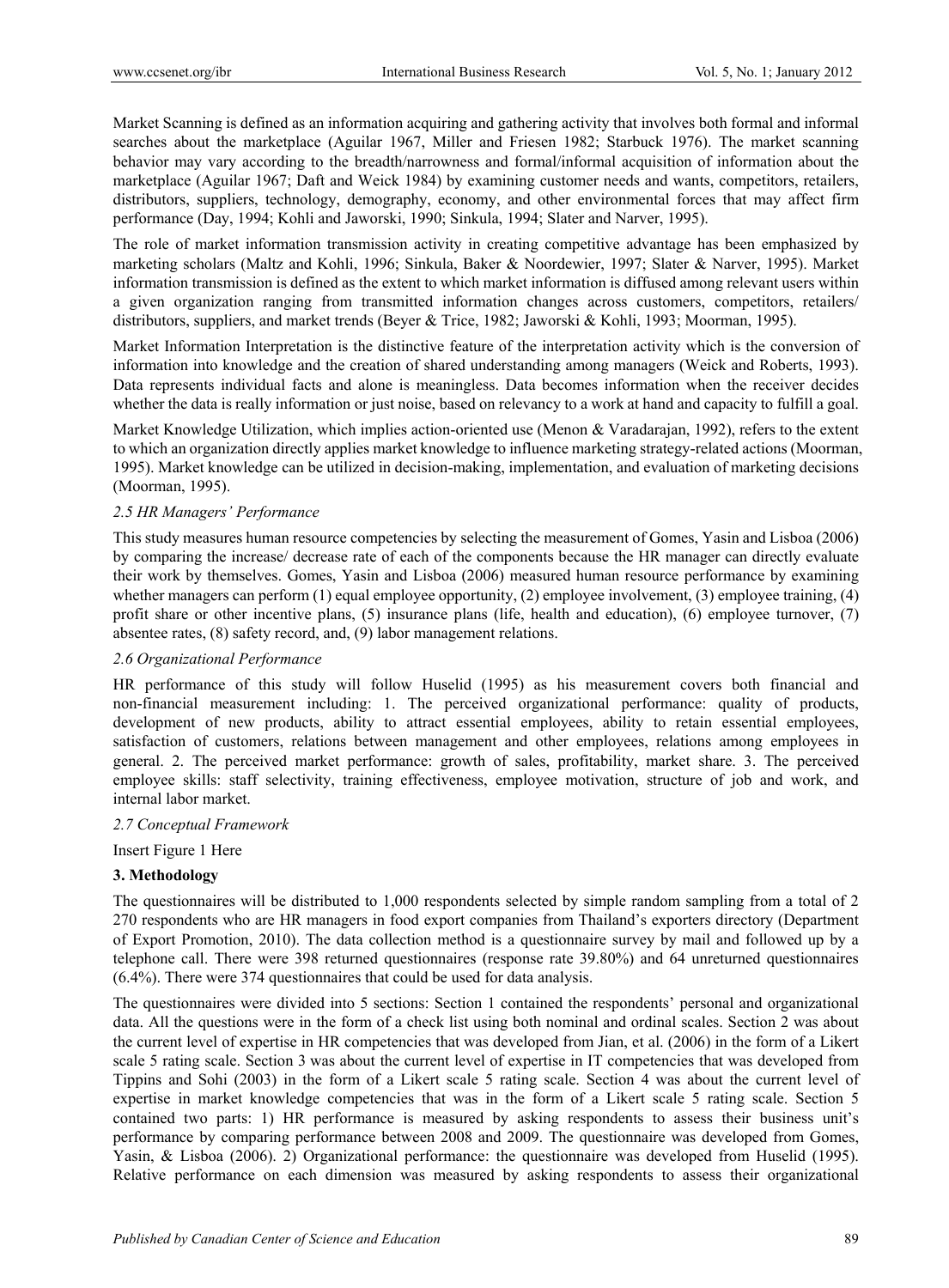performance relative to that of major competitors (Vorhies, Harker, Rao, 1999; Huang, Chen, & Yien, 2007). Five point Likert-type scales were used.

Results were; reliability analysis of HR competencies  $\alpha=0.952$ , IT competencies  $\alpha=0.964$ , Marketing knowledge competencies  $α=0.917$ , HR performance  $α=0.871$ , and organizational performance  $α=0.907$ .

# **4. Results**

# *4.1 Profiles of Respondents and Their Organizations*

The majority of respondents were female with 189 persons (50.5%), age ranging from 41-50 years old (38%), the predominant level of education was bachelor degree at 196 persons (52.4%), 113 persons (30.2%) had 6-10 years working experience as HR managers, 157 persons (42%) had a monthly income between 20 001-50 000 baht and 263 persons (30.3%) were responsible for several management duties including HR.

The majority of the respondents' organizations at 240 companies (64.2%) had authorized capital less than 2 million baht, 322 companies (86.10%) were Thai, 139 companies (37.20%) had more than 500 workers, and 124 companies (33.10%) produced canned food/foods in containers.

# *4.2 Descriptive Analysis of Variables*

The HR competencies of respondents were at a moderate level  $(\overline{X} = 3.45)$ , IT competencies were at a moderate level  $(\overline{X} = 3.28)$ , market knowledge competencies were at a moderate level too  $(\overline{X} = 3.45)$ . HR performance in 2009 can be performed better than in 2008 ( $\overline{X}$  = 3.37) and organizational performance in 2009 can be performed better than competitors ( $\overline{X}$  = 3.30).

# *4.3 Results of Hypothesis testing*

Hypothesis 1: HR managers who have different personal data have a significant difference in HR competencies

Insert Table 1 Here

Tables 1 shows HR managers who have different personal data have a significant difference in HR competencies at a level of significance of 0.05.

Hypothesis 2: HR managers who work with different organizational characteristics have a significant difference in HR competencies

# Insert Table 2 Here

Table 2 shows HR managers that work in organizations which have different authorized capital and numbers of workers and type of main product have a significant difference in HR competencies at a level of significance of 0.05. While HR managers who work in organizations that have a different nationality have no significant difference in HR competencies.

Hypothesis 3: HR managers who have different personal data have a significant difference in IT competencies

## Insert Table 3 Here

Table 3 shows HR managers who have different genders, ages, levels of education and monthly incomes have a significant difference in IT competencies at a level of significance of 0.05. While HR managers who have different working experience and task responsibilities have no significant difference in IT competencies.

Hypothesis 4: HR managers who work in different organizational characteristics have a significant difference in IT competencies

Insert Table 4 Here

Table 4 shows HR managers that work in organizations which have different authorized capital, nationality and number of workers have no significant difference in IT competencies at a level of significance of 0.05. While HR managers who work in organizations which have different types of main products have a significant difference in IT competencies.

Hypothesis 5: HR managers who have different personal data have significant differences in market knowledge competencies.

## Insert Table 5 Here

Table 5 shows HR managers who have different genders, ages, working experience and monthly incomes have a significant difference in market knowledge competencies at a level of significance of 0.05. While HR managers who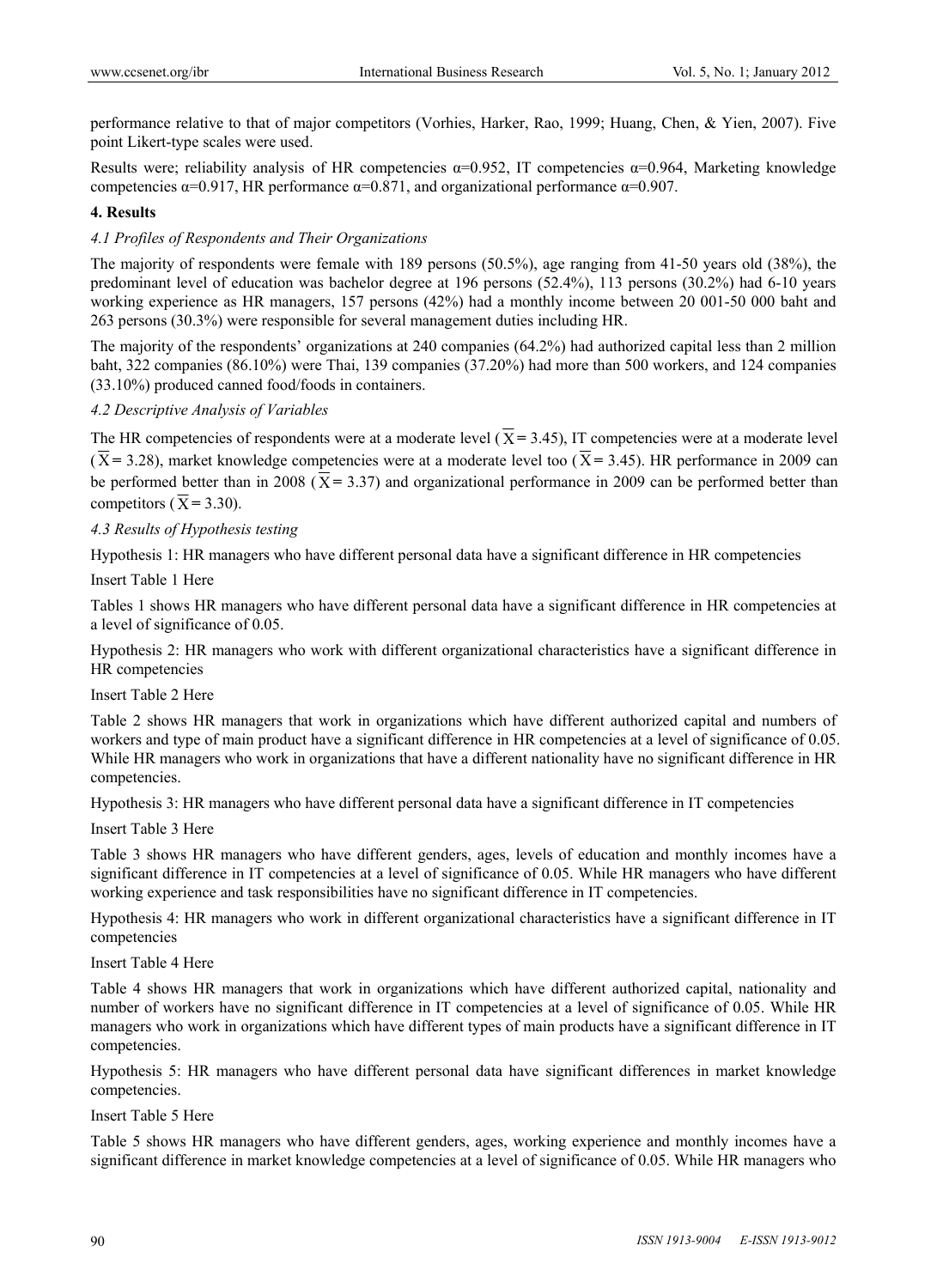have different levels of education and task responsibilities have no significant difference in market knowledge competencies.

Hypothesis 6: HR managers who work in different organizational characteristics have a significant difference in market knowledge competencies

#### Insert Table 6 Here

Table 6 shows HR managers who work in organizations which have different authorized capital, numbers of workers and types of main products have no significant difference in market knowledge competencies. HR managers who work in an organization that has a different nationality have a significant difference in market knowledge competencies.

Hypothesis 7: HR, IT, and market knowledge competencies can influence HR performance.

#### Insert Table 7 Here

Tables 7 and 8 show the hypothesis testing by using Stepwise Multiple Linear Regression, and the results show that HR competencies and market knowledge competencies can influence HR performance. IT competencies cannot influence HR performance. The regression model can forecast the change in the dependent variable at 34.2%.

The Non-standardized model: HR performance =  $1.732+0.399$  (HR competencies)\* + 0.077 (Market knowledge competencies)\* + 0.055 (IT competencies) + e

Hypothesis 8: HR, IT, and market knowledge competencies can influence organizational performance.

## Insert Table 8 Here

In solving the hypothesis by using Stepwise Multiple Linear Regression the results show that market knowledge competencies and HR competencies can influence organizational performance. IT competencies cannot influence organizational performance. The regression model can forecast the change in the dependent variable at 21.0%.

The Non-standardized model: Organizational performance =  $1.327+0.397$  (Market knowledge competencies)\*  $+0.176$  (HR competencies)\*  $+0.041$ (IT competencies) +e

#### **5. Discussion**

HR competencies were the set of characteristics contributing to effective HR performance enabling an organization to achieve its business strategies in a competitive market (Mohrman & Lawler, 1997; Wright, Candner, Moynihan, & Allen, 2005). The results of this study show that HR competencies of respondents were only at a moderate level. On examining each HR competency component which had knowledge of business at a high level but the HR functional expertise competency and managing change competency were at a moderate level.

After testing the hypotheses comparing the HR competencies from the difference in respondents' personal data, the results showed that females have more HR competencies than males. Managers between the ages of 31-40 years old have more HR competencies than managers of the other age groups. The managers who have bachelor degrees have more HR competencies than managers who have master degrees and below bachelor degrees. There might be other factors in their personal characteristics that affect their competencies, such as working experience, as the results also revealed that managers who have worked for 1-10 years have more HR competencies than managers who have less working experience and HR managers who performed only HR tasks have more HR competencies than managers who have to not only perform HR tasks but also have to be responsible for other tasks.

Furthermore, HR managers who worked in organizations that have higher authorized capital and numbers of workers have more HR companies. When comparing Thai and foreign organizations, Thai companies have more HR competencies. Lastly, managers who worked in organizations whose main products were chilled/ frozen foods and semi-processed foods from animals have higher HR competencies. On the other hand, managers who work in organizations which have authorized capital less than 2 million baht, foreign nationality, less than 50 workers and produce semi-processed food from plants and canned food/ food in containers have the lowest HR competencies.

Comparing IT competencies from the difference in respondents' personal data, the results showed that female managers have more IT competencies than males. The results are the same as HR competencies for age, as managers whose ages are between 31-40 years old have the highest IT competencies, while 21-30 year old managers have the lowest level of competencies. The managers who have bachelor degrees have more HR competencies than managers who have master degrees and below bachelor degrees. Managers who have working experience of 16-20 years have more IT competencies than managers who have less working experience and also those who work for more than 20 years. Managers who earn more income have more IT competencies. Nevertheless, managers who perform only HR tasks and persons who have to manage other tasks have equal IT competencies.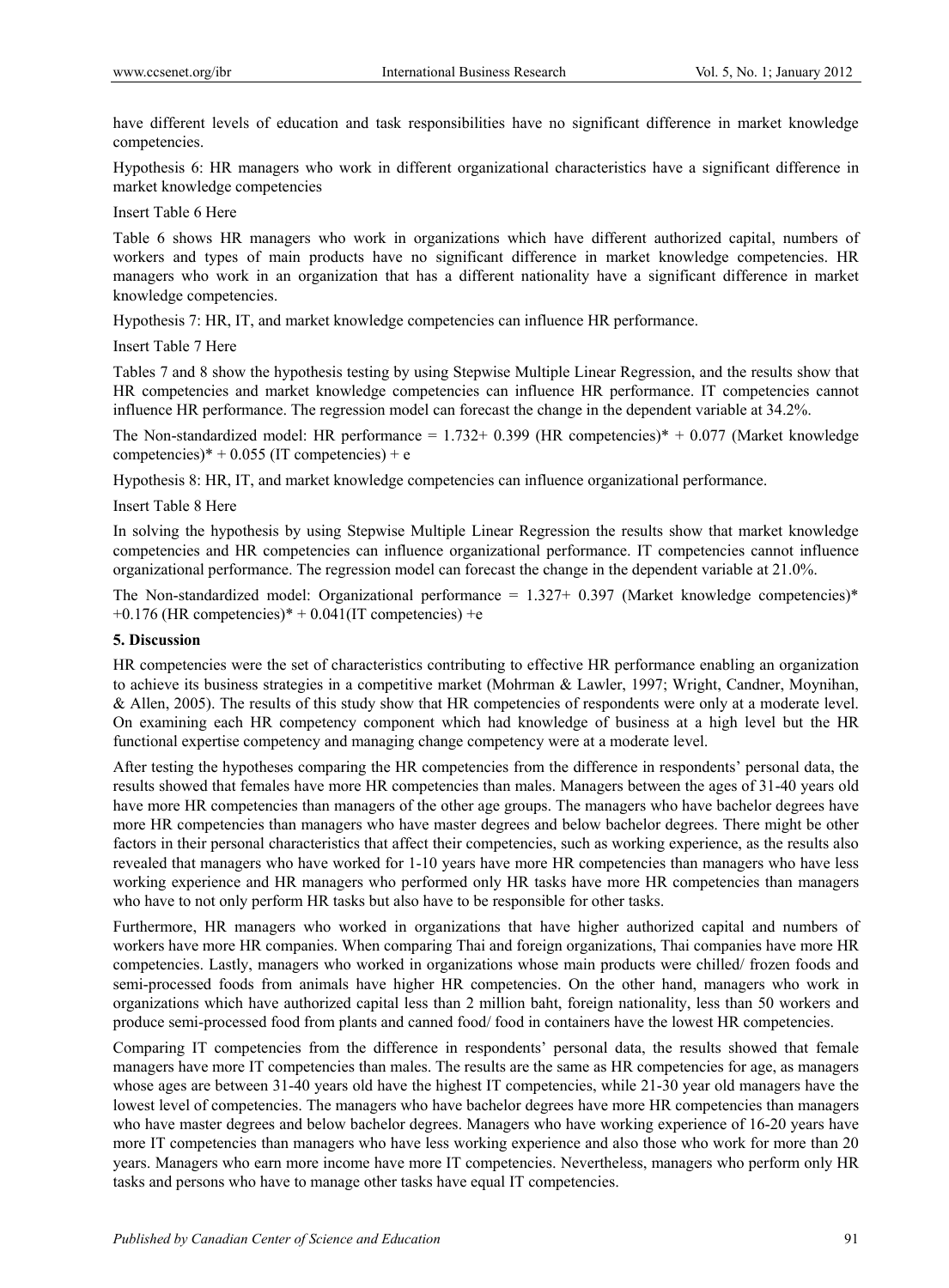Managers who work in organizations that have authorized capital of 2 million-100 million baht, work in Thai companies, have less than 50 workers persons and produce semi-processed foods from animals have the highest IT competencies. In contrast, managers in organizations that have authorized capital of more than 100 million baht, work in joint ventures between Thai and foreign companies, have less than 50 workers and produce canned food/ foods in containers have the lowest IT competencies.

Comparing market knowledge competencies from the difference in respondents' personal data, the results showed that female managers have more market knowledge competencies than males. Managers aged 31-40 years old have more market knowledge competencies than managers of other ages. The managers who have master degrees have more market knowledge competencies than managers who have lower than master degrees. Managers who have worked for more than 20 years have more market knowledge competencies than managers who have less working experience. Nevertheless, managers who perform only HR tasks and persons who have to manage other tasks have equal market knowledge competencies.

Managers who work in organizations that have authorized capital of 2 million-100 million baht, work in Thai companies, have more than 200 workers and produce semi-processed foods from animals have the highest market knowledge competencies. In contrast, managers in organizations that have authorized capital of more than 100 million baht, work in joint ventures between Thai and foreign companies, have 50-200 workers and produce chilled/ frozen foods and semi-processed foods from plants have the lowest IT competencies.

HR practices can influence and improve firm performance (Delaney and Huselid, 1996, cited in Barney, 2007). According to results of this study, the HR performance in 2009 was better than in 2008 and the organizational performance in 2009 was better than the competitors. Testing multiple regression analysis found that HR and marketing competencies can influence HR and organizational performance. Huselid (1995, cited in Barney, 2007) observed that investment in high performance work practices reflected in lower employee turnover, greater productivity and financial performance. HR involvement in strategy and perception of HR effectiveness (Wright, McCormick, & Sherman, 1998), showed links between strong employee commitment and generic strategies (Lee & Miller, 1999). Marketing knowledge can influence firm performance as well. Luigi and Kwaku (2007) studied market knowledge dimensions and cross-functional collaboration thus examining the different routes to product innovation performance. The results from a double-informant survey of high-tech firms in China show that market knowledge breadth, depth, and specificity positively influence product innovation performance. Therefore, in order to increase HR performance and organizational performance, firms should place emphasis on developing HR and marketing knowledge competencies for HR managers.

However, the results of this study showed that IT competencies cannot influence HR and organizational performance. These results occurred in Thailand because IT competencies and equipment are underdeveloped, and many organizations did not pay attention to getting HR managers to learn more IT skills. But from previous research, IT competencies are important, Ravichandran (2007) studied IT competencies, innovation capacity, organizational agility, performance impact and the moderating effects of environmental characteristics. The results showed that firms with superior information system capabilities coupled with an aggressive IT investment orientation created digital options that enable firms to be agile. The innovativeness and the tight coupling of the firm's innovation efforts with the core organization have a positive relationship with organizational agility. Finally, organizational agility has a strong positive impact on firm performance.

#### **6. Conclusions and Recommendation**

#### *6.1 Conclusions and Recommendation*

The results show that market knowledge competencies and HR competencies can influence organizational performance but IT competencies cannot influence organizational performance. Although HR competencies can influence firm performance, HR managers have only moderate HR competencies. Therefore, companies should take responsibility to develop the skills of HR managers. First of all, managers have less knowledge about the companies' business, organizational structure and profit chain. Next, functional expertise competency, such as how to develop a competitive compensation system with line managers to improve on recruiting and retention objectives, offer career planning services to employees in need, and to develop and organize training programs that meet the needs of other functional departments. Finally, developing managing-change competency by increasing knowledge about a proactive role in bringing about change, how to use information data as a source to influence colleagues, and how to adapt HR practices and service in response to change in external conditions such as competitor retaliation, labor laws and regulation and market situations.

HR managers should develop their market knowledge competencies in order to gain more advantage from marketing data derived from research and other sources of information. They should spend time discussing about future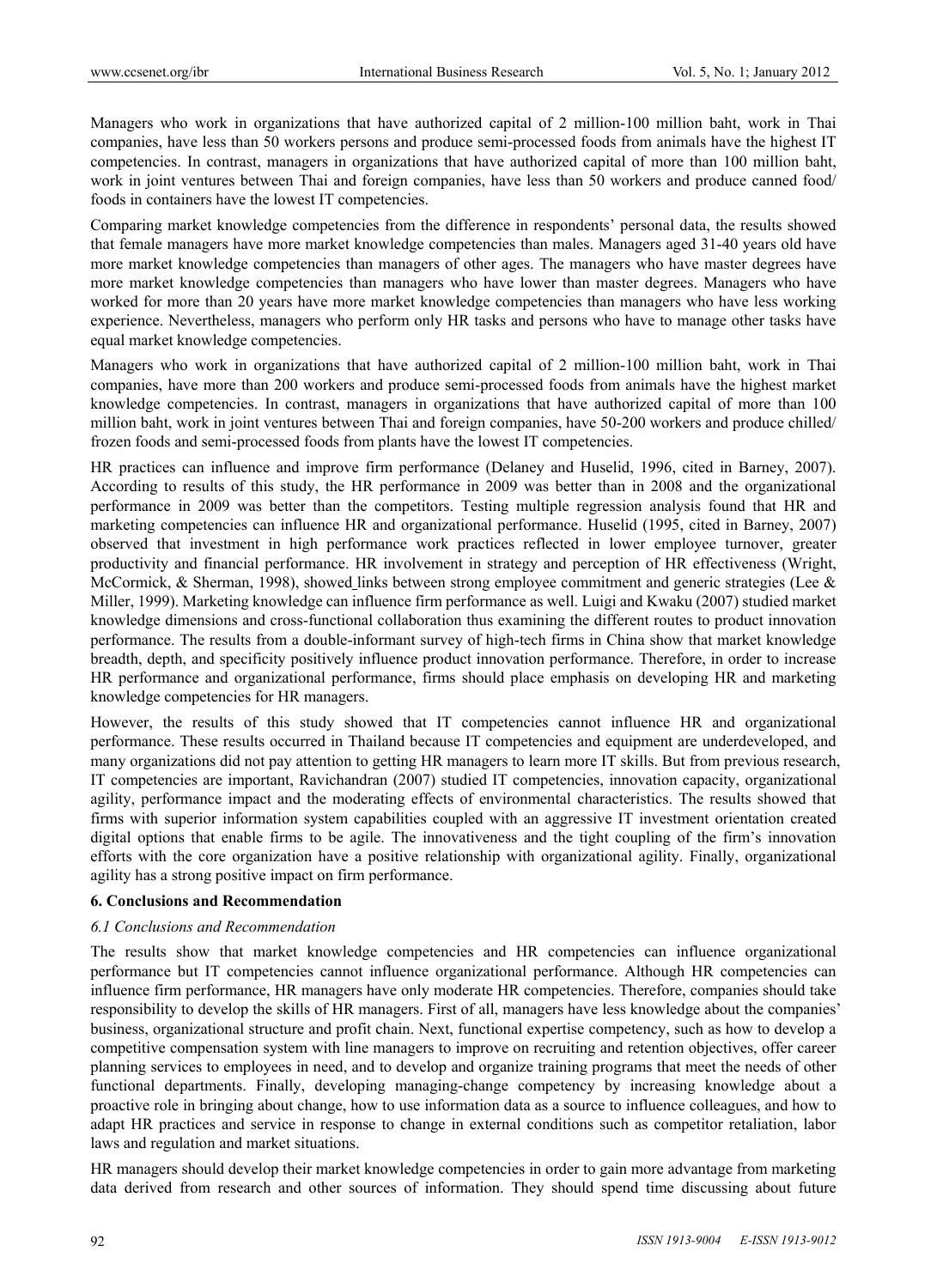customer needs with other functional departments. Then, develop the expertise to generate explanations for the given market information. Finally, provide a clear direction to other departments regarding their role in implementation.

IT competencies did not influence organizational performance in this study, but the previous studies stated the important roles of IT competencies. Companies should pay attention to develop IT competencies for HR managers as well by providing and maintaining a climate that nurtures IT to be the best, increase expertise to plan for security control, standards compliance, disaster recovery, establish an effective and flexible IT planning process, develop a robust IT plan, etc.

Organizations should strive to build a climate of organizational learning by creating the infrastructure for learning and the applications of learning.

Moreover, educational administrators should take the responsibility to cultivate prospective human resource and HRD professionals in formal education programs. The teaching courses should develop and support the requirements of HR managers and their employers. HR managers should have the opportunity to learn not only about HR functions but also other areas of management, such as marketing and IT knowledge. The other competencies that are essential for HR managers should be added into educational programs because HR managers should work to serve as effective members of the management team. They need to perform their functions in a way that takes into account the financial, strategic and technological goals of the institution.

*6.2 Recommendations for Further Study* 

This study was limited to the HR managers on the list of Thailand's Exporters Directory. Further investigation might be of value to explore other types of organizations on a wider base such as companies from other industries or non-profit or government organizations.

A study should compare the perceptions identified in Thailand with other countries in South East Asia.

The other competencies should be added into further studies, because HR managers are now performing multi-tasks in cross functions of departments, and if possible, it should rank the roles and competencies required by HR managers, as each business and industry has its own needs and need assessments in order to train them in the proper direction and also bring benefits to designing curriculum in educational institutions.

# **References**

Aguilar, F. J. (1967). *Scanning the business environment*. New York: Macmillan.

Barnay, J. B., & Clark, D. N. (2007). *Resource-based theory: Creating and sustaining competitive advantage*. New York: Oxford University Press.

Barney, J. B., & Wright, P. M. (1998). On becoming a strategic partner: The role of human resources in gaining competitive advantage. *Human Resource Management*, 37, 31-46. http://dx.doi.org/10.1002/(SICI)1099-050X(199821)37:1<31::AID-HRM4>3.0.CO;2-W

Beyer, J. M., & Trice M. H. (1982). The utilization process: A conceptual framework and synthesis of empirical findings. Administrative Science Quarterly, 27(4), 591-622. http://dx.doi.org/10.2307/2392533

Daft, R. L., & Weick, K. E. (1984). Toward a model of organizations as interpretation systems. *Academy of Management Review*, 9(2), 284-95. http://dx.doi.org/10.2307/258441

Davenport, T. (1999). *Human Capital: what it is and why people invest in it*. San Francisco: Jossey-Bass.

Day, G. S. (1994). The capabilities of market-driven organizations. *Journal of Marketing*, 58(4), 37-52. http://dx.doi.org/10.2307/1251915

Delaney, J. Y., & Huselid, M. A. (1996). The impact of human resource management practices on perceptions of organizational performance. *Academy of Managerial Journal*, 39(4), 949- 969. http://dx.doi.org/10.2307/256718

Food Intelligence Center. (2010). The structure of food industry in Thailand. [Online] Available: http://fic.nfi.or.th/th/thaifood/default.asp. (May 28, 2010)

Gomes, F. C., Yasin, M. M., & Lisboa, V. J. (2006). Performance measurement practices in manufacturing firms: empirical investigation. *Journal of Manufacturing Technology Management*, 17(2), 144-167. http://dx.doi.org/10.1108/17410380610642241

Han, J., Chou, P., Chao, M., & Wright, P. M. (2006). The HR competencies-HR effectiveness link: A study in Taiwanese high-tech companies. *Human Resource Management*. 45(3), 391-406. doi:10.1002/hrm.20114, http://dx.doi.org/10.1002/hrm.20114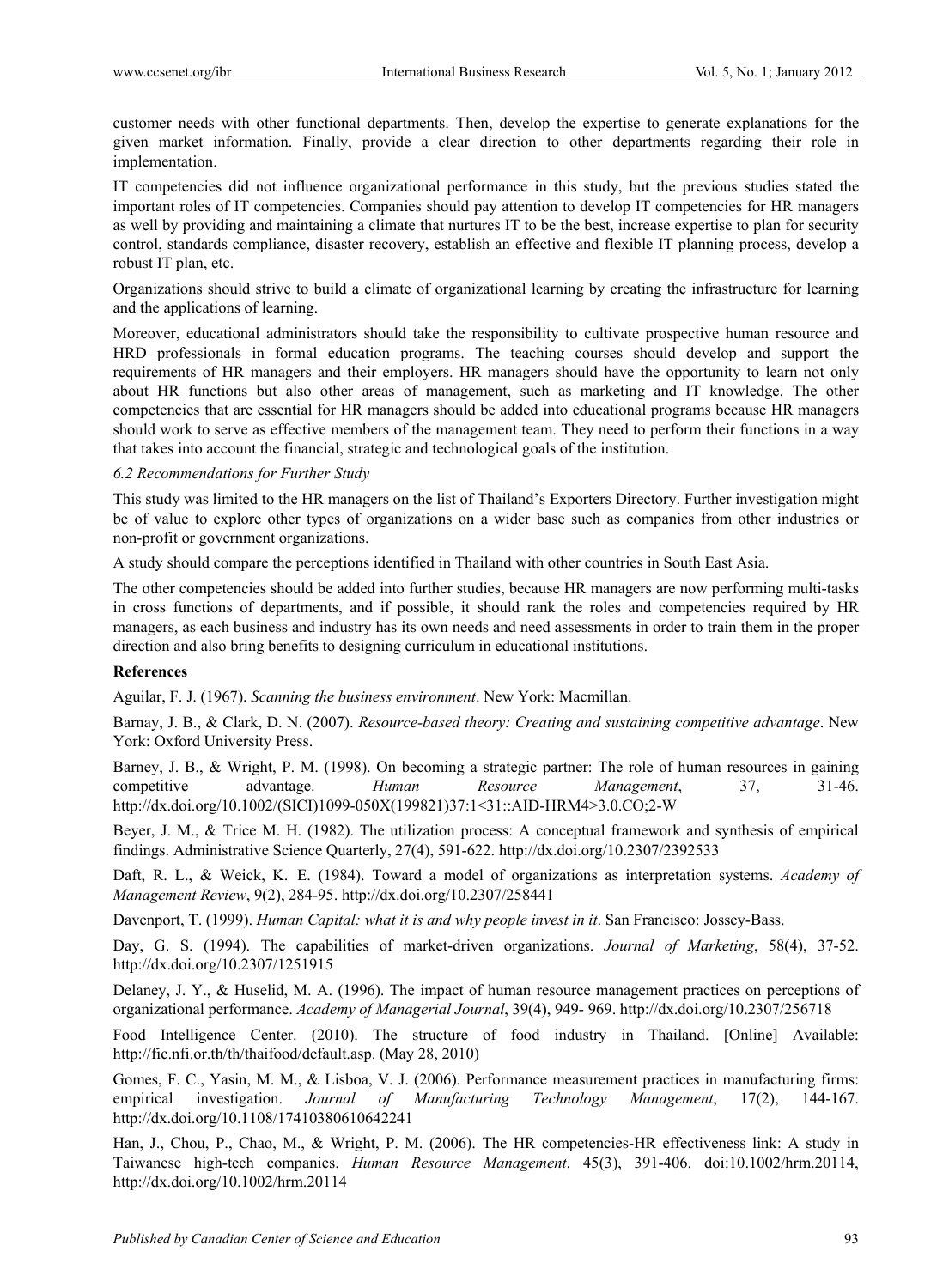Hogan, J., Lehmann, D., Merino, M., Srivastave, R., Thomas, J., & Verhoef, P. (2002). Linking customer assets to financial performance. *Journal of Service Research*, 5(1), 26-38. http://dx.doi.org/10.1177/1094670502005001004

Huang, Mu-Jung, Chen, Mu-Jen, & Yien, K. (2007). Comparing with your main competitor: The single most important task of knowledge management performance measurement. *Journal of Information Science*, 33(4), 416-434. http://dx.doi.org/10.1177/0165551506076217

Huselid, M. A. (1995). The impact of human resource management practices on turnover, productivity, and corporate financial performance. *Academy of Management Journal,* 378, 635-372. http://dx.doi.org/10.2307/256741

Huselid, M. A., & Backer, B. E. (1997). The impact of high performance work systems, implementation effectiveness, and alignment with strategy on shareholder wealth. *Academy of Management Best Papers Proceedings*, 8(1), 144-148. http://dx.doi.org/10.5465/AMBPP.1997.4981101

Introna, L. (2001). *Defining the virtual organization, in Barnes, S., Hunt, B. 2001*. Oxford: Butterworth-Heinemann, 143-152.

Jaworski, B. J., & Ajay K. K. (1993). Market orientation: Antecedents and consequences. *Journal of Marketing*, 57(3), 53-70. http://dx.doi.org/10.2307/1251854

Kohli, A. K., & Jawarski J. B. (1990). Market orientation: The construct research propositions, and managerial implications. *Journal of Marketing*, 54(2), 1-18. http://dx.doi.org/10.2307/1251866

Li, T., & Calantone, J. R. (1998). The impact of market knowledge competence on new product advantage: Conceptualization and empirical examination. *Journal of Marketing*, 62(4), 13-29. http://dx.doi.org/10.2307/1252284.

Luigi, M. De Luca, & Kwaku, A. G. (2007). Market knowledge dimensions and cross-functional collaboration: Examining the different routes to product innovation performance. *Journal of Marketing*, 71(1), 95-112. http://dx.doi.org/10.1509/jmkg.71.1.95

MacDuffie, J. (1995). Human resource bundles and manufacturing performance: organizational logic and flexible production systems in the world auto industry. *Industrial and Labor Relations Review*, 49, 197-221. http://dx.doi.org/10.2307/2524483

Maltz, E., & Kohli, A. K. (1996). Market intelligence dissemination across functional boundaries. *Journal of Marketing Research*, 33(1), 47-61. http://dx.doi.org/10.2307/3152012

Menon, A., & Varadarajan P. R. (1992). A model of marketing knowledge use within firms. J*ournal of Marketing*, 56(4), 53-71. http://dx.doi.org/10.2307/1251986

Miller, D., & Friesen, P. H. (1982). Innovation in conservative and entrepreneurial firms: Two models of strategic momentum. *Strategic Management Journal*, 3(1), 1-25. http://dx.doi.org/10.1002/smj.4250030102

Mohrman, S. A., & Lawler, E. E. (1997). *Transforming the human resource function*. New York: Wiley. http://dx.doi.org/10.1002/(SICI)1099-050X(199721)36:1<157::AID-HRM25>3.3.CO;2-1.

Moorman, C. (1995). Organizational market information processes: Cultural antecedents and new product outcomes. *Journal of Marketing Research,* 32(3), 318-335. http://dx.doi.org/10.2307/3151984

Ravichandran, T. (2007). IT competencies, innovation capacity and organizational agility: Performance impact and the moderating effects of environmental characteristics. [Online] Available: http://www.citi.uconn.edu/cist07/7b.pdf.

Selmer, J., & Chiu, R. (2004). Required human resource competencies in the future: A framework in developing HR executives in Hong Kong. *Journal of World Business*, 38, 324-336. http://dx.doi.org/10.1016/j.jwb.2004.08.001.

Sinkula, J. M. (1994). Market information processing and organizational learning. *Journal of marketing*, 58(1), 35-45., http://dx.doi.org/10.2307/1252249

Sinkula, J. M., Baker, W. E., & Noordewier, T. (1997). A framework for market-based organizational learning: Linking values, knowledge, and behavior. *Journal of the Academy of Marketing Science*, 25(4), 305-18. http://dx.doi.org/10.1177/0092070397254003

Slater, S. F., & Narver, J. C. (1995). Market orientation and the learning organization. *Journal of Marketing*, 59(3), 63-74. http://dx.doi.org/10.2307/1252120

Starbuck, W. H. (1976). *Organizations and their environments*. Chicago: Rand McNally.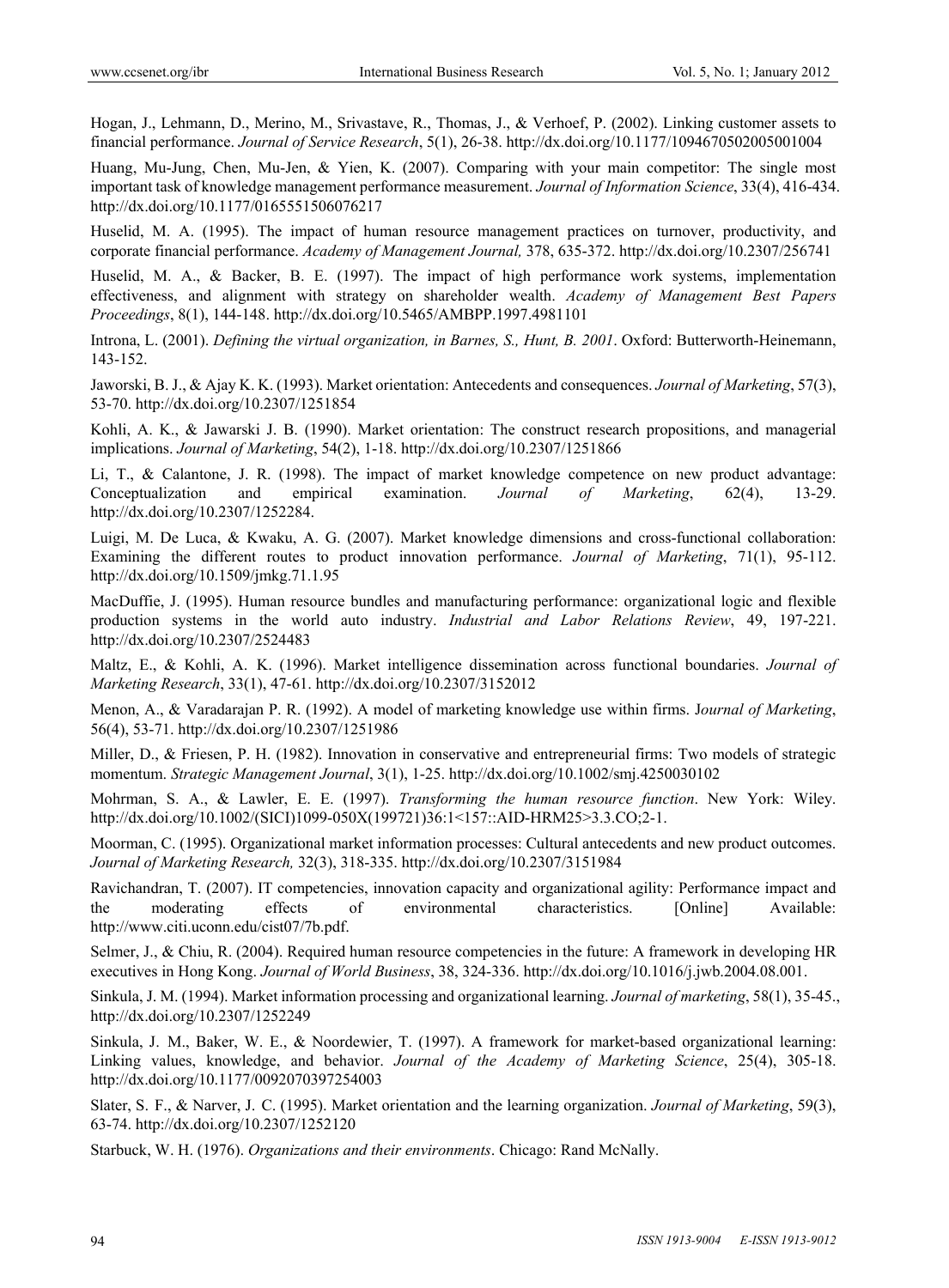The Federation of Thai Industry. (2010). Summary of food industry and its export trend of Thailand in year 2009. [Online] Available: http://www.fti.or.th/2008/thai/ftitechnicalsubdetail.aspx?id=48.

Tippins, J. M., & Sohi, R. S. (2003). IT competencies and firm performance: IS organizational learning a missing link? *Strategic Management Journal*, 24, 745-761. http://dx.doi.org/10.1002/smj.337

Truss, C, & Gratton, L. (1994). Strategic human resource management: A conceptual approach. *International Journal of Human Resource Management*, 5(3), 663-686. http://dx.doi.org/10.1080/09585199400000053

Ulrich, D. (1997). *Human resource champions*. USA: Harvard Business School Press.

Viitala, R. (2005). Perceived development needs of managers compared to an integrated management competency model. *Journal of Workplace Learning*, 17(7), 436-451. http://dx.doi.org/10.1108/13665620510620025

Vorhies, D. W., Harker, M., & Rao, C. P. (1999). The capabilities and performance advantages of market-driven firms. *European Journal of Marketing*, 33(11/12), 1171-1202. http://dx.doi.org/10.1108/03090569910292339

Weick, K. E., & Roberts, K. H. (1993). Collective mind in organizations: heedful interrelating on flight decks. *Administrative Science Quarterly*, 38(3), 357-81. http://dx.doi.org/10.2307/2393372

Wright, P., Cardner, T., Moynihan, L., & Allen, M. (2005). The relationship between HR practices and firm performance: Examining causal order. *Personnel Psychology*, 58, 409-446. http://dx.doi.org/10.1111/j.1744-6570.2005.00487.x

Wright, P. M., McCormick, B., & Sherman, W. S. (1998). Strategy, core competence, and HR involvement as determinants of HR effectiveness and refinery performance. *Human Resource Management*, 37(1), 17-29. http://dx.doi.org/10.1002/(SICI)1099-050X(199821)37:1<17::AID-HRM3>3.0.CO;2-Y

| Personal        | Gender              | Age                 | Education           | Working experience  | Monthly income      | Task responsibility |
|-----------------|---------------------|---------------------|---------------------|---------------------|---------------------|---------------------|
| data            |                     |                     |                     |                     |                     |                     |
| HR competencies | $t = -2.99$         | $F = 16.81$         | $F=12.02$           | $F=3.61$            | $F=6.66$            | $t = 1.99$          |
|                 | $p$ -value $0.003*$ | $p$ -value $0.000*$ | $p$ -value $0.000*$ | $p$ -value $0.007*$ | $p$ -value $0.000*$ | p-value             |
|                 |                     |                     |                     |                     |                     | $0.047*$            |

Table 1. Results of testing hypothesis 1

Table 2. Results of testing hypothesis 2

| Organizational characteristics | Authorized capital | Nationality                          | Number of workers | Type of main product |
|--------------------------------|--------------------|--------------------------------------|-------------------|----------------------|
| HR competencies                | $F = 5.94$         | Brown-Forsythe = $1.06$   F = $3.85$ |                   | $F=3.57$             |
|                                | p-value            | $p$ -value 0.352                     | p-value           | p-value              |
|                                | $0.003*$           |                                      | $0.022*$          | $0.007*$             |

Table 3. Results of testing hypothesis 3

| Personal data   | Gender    | Age         | Education  | Working     | Monthly     | Task responsibility |
|-----------------|-----------|-------------|------------|-------------|-------------|---------------------|
|                 |           |             |            | experience  | income      |                     |
| IT competencies | $= -2.99$ | $F = 15.39$ | $F = 9.65$ | $F = 16.81$ | $F = 13.67$ | $t = 1.09$          |
|                 | p-value   | p-value     | p-value    | p-value     | p-value     | p-value             |
|                 | $0.003*$  | $0.000*$    | $0.000*$   | 0.443       | $0.000*$    | 0.276               |

## Table 4. Results of testing hypothesis 4

| Organizational characteristics   Authorized capital   Nationality |                  |                  | Number of workers                                          | Type of main product |
|-------------------------------------------------------------------|------------------|------------------|------------------------------------------------------------|----------------------|
| IT competencies                                                   | $F = 0.34$       |                  | Brown-Forsythe = $1.53$ Brown-Forsythe = $1.08$ F = $4.14$ |                      |
|                                                                   | $p$ -value 0.709 | $p$ -value 0.226 | $p$ -value 0.834                                           | $p$ -value $0.003*$  |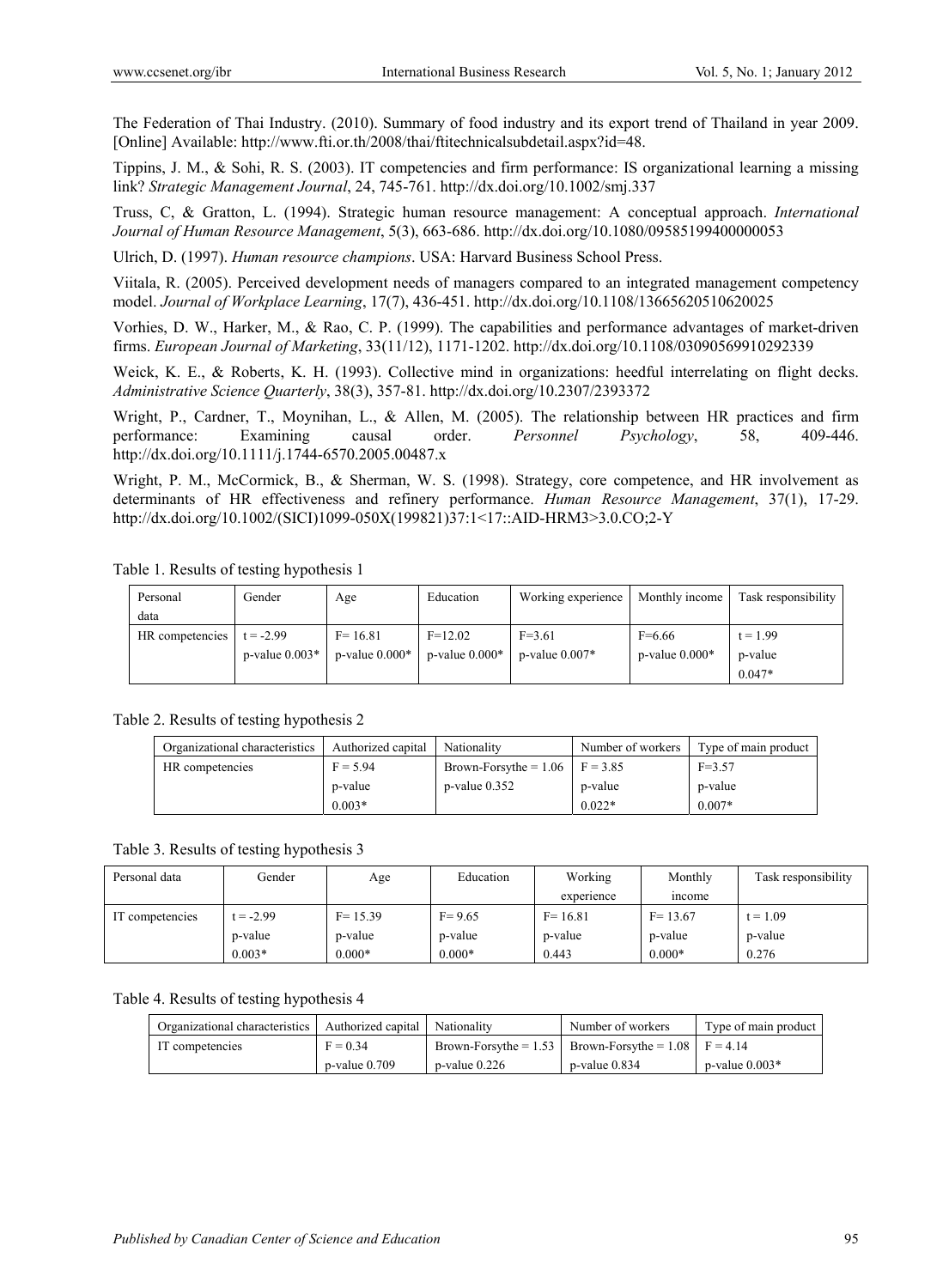| Personal            | Gender      | Age        | Education  | Working experience  | Monthly             | Task               |
|---------------------|-------------|------------|------------|---------------------|---------------------|--------------------|
| data                |             |            |            |                     | mcome               | responsibility     |
| knowledge<br>Market | $t = -3.24$ | $F = 3.16$ | $F = 2.05$ | Brown-Forsythe<br>= | $F = 16.43$         | $t = 0.70$         |
| competencies        | p-value     | p-value    | p-value    | 3.18                | $p$ -value $0.000*$ | $p$ -value $0.479$ |
|                     | $0.001*$    | $0.025*$   | 0.130      | $p$ -value $0.014*$ |                     |                    |

Table 5. Results of testing hypothesis 5

Table 6. Results of testing hypothesis 6

| Organizational characteristics | Authorized capital | Nationality         | Number of workers       | Type of main product |
|--------------------------------|--------------------|---------------------|-------------------------|----------------------|
| Market knowledge competencies  | $F = 2.69$         | $F = 4.43$          | Brown-Forsythe $= 2.78$ | $F = 0.33$           |
|                                | $p$ -value $0.069$ | $p$ -value $0.012*$ | $p$ -value $0.063$      | $p$ -value 0.853     |

Table 7. Results of testing hypothesis 7 the influence of HR competencies, IT competencies, and market knowledge competencies on HR performance

|                               | Unstandardized Coefficients |            | <b>Standardized Coefficients</b> |       |         | Tolerance | <b>VIF</b> |
|-------------------------------|-----------------------------|------------|----------------------------------|-------|---------|-----------|------------|
|                               | B                           | Std. Error | Beta                             |       | P-value |           |            |
| (Constant)                    | .732                        | 120        |                                  | 14.40 | $.000*$ |           |            |
| HR competencies               | 399                         | .041       | .501                             | 9.62  | $.000*$ | 0.51      | 1.92       |
| Market knowledge competencies | .077                        | .032       | .126                             | 2.42  | $.016*$ | 0.48      | 2.08       |
| IT competencies               | 0.055                       | 0.46       | 0.079                            | 1.187 | 0.236   | 0.39      | 2.50       |

 $R = 0.585$ ,  $R^2 = 0.342$  or 34.2%, Adjusted  $R^2 = 0.338$ , Durbin-Watson = 1.858, F = 96.29, P-value = 0.000\*

Table 8. Results of testing hypothesis 8 the influence of HR competencies, IT competencies, and market knowledge competencies on organizational performance

|                               | Unstandardized Coefficients |            | <b>Standardized Coefficients</b> |      |         | Tolerance | <b>VIF</b> |
|-------------------------------|-----------------------------|------------|----------------------------------|------|---------|-----------|------------|
|                               |                             | Std. Error | Beta                             |      | P-value |           |            |
| (Constant)                    | .327                        | .230       |                                  | 5.78 | $.000*$ |           |            |
| Market knowledge competencies | .397                        | .061       | 501                              | 6.51 | $.000*$ | 0.04      | 2.08       |
| HR competencies               | .176                        | .079       | .127                             | 2.21 | $.027*$ | 0.51      | 1.92       |

 $R = 0.485$ ,  $R^2 = 0.210$  or 21.0%, Adjusted  $R^2 = 0.205$ , Durbin-Watson = 1.817, F = 49.22 (P-value = 0.000\*)